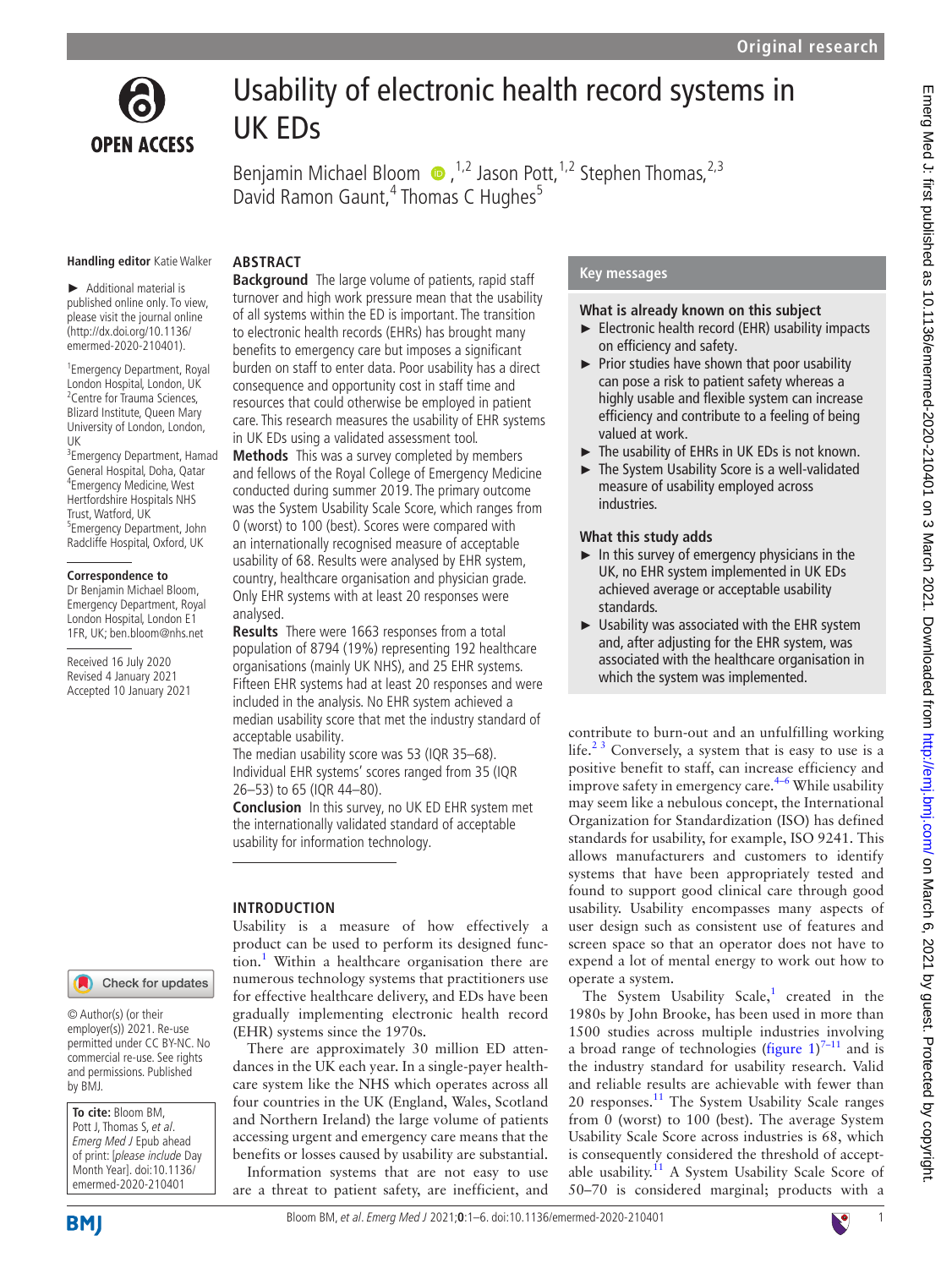

<span id="page-1-0"></span>**Figure 1** A comparison of the adjective ratings, acceptability scores and school grading scales, in relation to the average SUS Score (adapted from Bangor et al<sup>[8](#page-5-6)</sup>). SUS, System Usability Score.

usability score lower than 70 should be considered candidates for increased scrutiny for improvement, and products with a usability score lower than 50 are cause for significant concern and judged to be unacceptable.<sup>9</sup> For comparison, the mean System Usability Scale Score for graphical user interfaces (GUIs) (the types of systems used by Windows and Macintosh) is  $75.9$  $75.9$ The System Usability Scale has also been categorised into grades, such as those used in educational systems, and in this system, a score of 60–70 is a D, and below 60 an F (there is no E).<sup>8</sup>

The objective of this research is to determine the usability of the common EHR systems currently implemented in UK EDs using the System Usability Scale.

## **METHODS**

This was an open web-based survey run by the Royal College of Emergency Medicine (RCEM) Informatics Committee. A survey tool (REDCap, [https://www.project-redcap.org/\)](https://www.project-redcap.org/) was used to survey members and fellows of RCEM using the System Usability Scale from 25 June 2019 to 15 August 2019.<sup>12</sup> In order to maximise exposure to the survey, it was advertised on the RCEM website, mentioned in the RCEM newsletter, tweeted by the RCEM communications team, publicised in the *Emergency Medicine Journal* supplement, and members and fellows were invited by email. In order not to bias respondents, the language used to publicise the survey was kept as neutral as possible, while making it clear that the survey was run by the RCEM Informatics Committee. Responses were included in the final analyses if they came from a true EHR (ie, not 'paper'), had complete System Usability Scale Scores and came from an EHR system which had at least 20 responses.<sup>[11 13](#page-5-4)</sup>

The primary outcome was usability, measured on the System Usability Scale ([online supplemental material\)](https://dx.doi.org/10.1136/emermed-2020-210401).<sup>1 14</sup> The System Usability Scale is a survey comprised of 10 questions, each of which has a response score of 1–5. The odd numbered questions are positively framed, for example, 'I think the system is easy to use', and the even numbered questions are negatively framed, for example, 'I find the system unnecessarily complex'.

The System Usability Scale was treated as continuous, and dichotomised into acceptable and non-acceptable usability, using the industry average of  $\geq 68$  as the cut-off point. EHR system, country, healthcare organisation, consultant status (consultants vs non-consultants) and trainee status (trainees vs nontrainees) were a priori defined as potential predictive variables of acceptable usability. Physician grade was categorised in this way to include Staff Grade, Associate Specialist and Specialty Grade (SAS) doctors, who occupy neither training nor consultant grades. In addition, respondents were asked whether their

system can link directly, or whether users have to log into a separate system, to access blood tests, X-rays, outpatient notes or primary care notes. Lastly, respondents were asked whether they wished to be contacted to take part in future usability work.

Descriptive statistics were reported as proportions for categorical data. Median SUS score's 95% CIs were calculated using bootstrap methodology in Stata.[15](#page-5-8) Normality was assessed using histograms, quantile-normal plotting and Shapiro-Wilk testing. Skewness-kurtosis was used to evaluate reasons for rejection of the normality assumption. Non-normally distributed data were reported as medians and IQR, with 95% CIs for some medians calculated using bootstrap methodology. Associations between variables were evaluated with the  $\chi^2$  (for categorical variables such as EHR system, country, healthcare organisation) or Kruskal-Wallis (for continuous variables such as the System Usability Scale) tests. For categorical analyses, where any cell value dropped below 5, Fisher's exact test was used.

All tests were two-sided with a type 1 error level of 0.05. Because some EHR systems were seen only a few times, and four types of systems that were reported did not actually represent true EHR systems (paper, not listed, inhouse and blank), we analysed only true EHR systems with at least 20 responses. Ordinary least squares linear regression was used to evaluate the effects of multiple independent variables on the continuous dependent variable System Usability Scale.<sup>16</sup> A multivariable linear regression analysis was limited by the large number of potential covariates, even after limiting the EHR systems to those with at least 20 responses.

Responses were downloaded from RedCap and stored in an NHS Trust password-protected networked drive. Analyses were performed in Stata V.16.1 (16MP, StataCorp, College Station, Texas, USA) and images generated using ggplot2 (Wickham, H. (2016) <https://ggplot2.tidyverse.org/>) in R statistical software V.3.6.2 (2019) (R Foundation for Statistical Computing, Vienna, Austria, <https://www.R-project.org/>). Anonymised data from the study were published on Dryad, a public access data repository.<sup>[17](#page-5-10)</sup>

The study was registered at the lead site's Clinical Effectiveness Unit as a service evaluation. All responses were anonymous. NHS research ethics committee approval was explored but not required.<sup>18 19</sup> The survey was carried out in accordance with the Equator-Network recommended Checklist for Reporting Results of Internet E-Surveys (CHERRIES) guideline.<sup>20</sup>

#### **Patient and public involvement**

Patients and the public were not involved in the design of this study, but there is lay membership of the RCEM Informatics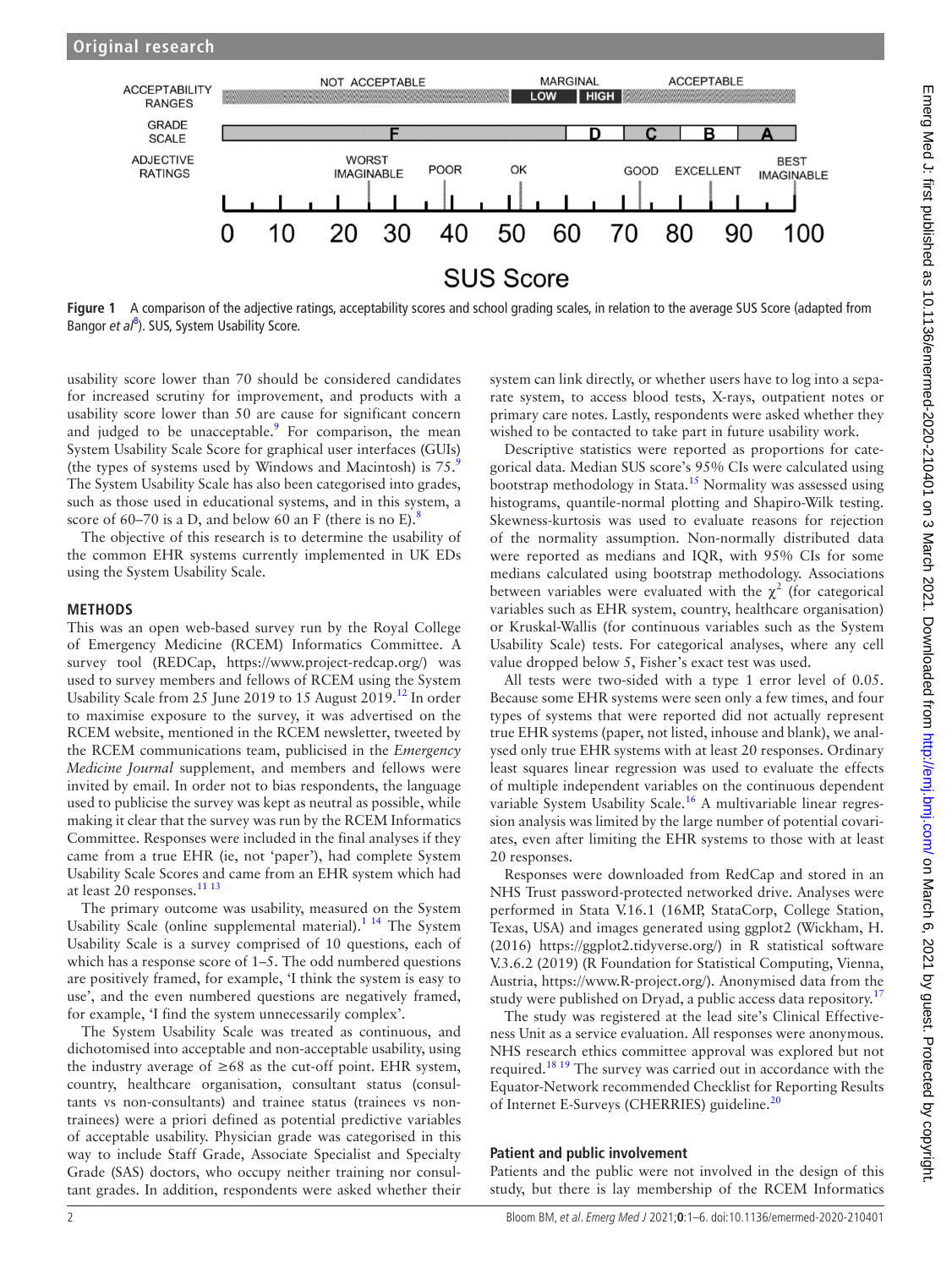

<span id="page-2-0"></span>**Figure 2** Participant inclusion diagram. \*paper, inhouse, not listed in survey, left blank. EHR, electronic health record; SUS, System Usability Score.

Committee, which was kept informed of the development of the study at all stages.

#### **RESULTS**

Email invitations to the survey were sent to 8794 RCEM members and fellows in summer 2019. There were 1663 (19%) responses; 11 had incomplete survey responses, 64 responses were from respondents with non-EHRs (inhouse, paper, not listed or left blank) and 80 concerned 10 EHRs with fewer than 20 responses, leaving 1503 (95.1%) responses for 15 EHR systems and 176 healthcare organisations included in the final analysis ([figure](#page-2-0) 2).

<span id="page-2-1"></span>

| Countries, grade and number of responses to questionnaire<br>Table 1 |                            |                 |                            |  |  |
|----------------------------------------------------------------------|----------------------------|-----------------|----------------------------|--|--|
| Country                                                              | Number of<br>responses (%) | Grade           | Number of<br>responses (%) |  |  |
| <b>BCD</b>                                                           | $3(-1)$                    | Consultant      | 695 (42)                   |  |  |
| England                                                              | 1540 (94)                  | FY <sub>2</sub> | 84 (5)                     |  |  |
| Northern Ireland                                                     | 15(1)                      | SAS             | 215(13)                    |  |  |
| Scotland                                                             | 34(2)                      | $ST1-3$         | 352 (21)                   |  |  |
| Wales                                                                | 28(2)                      | ST4-ST6         | 293 (18)                   |  |  |
| Non-UK                                                               | 27(2)                      | <b>Missing</b>  | $8(-1)$                    |  |  |
| Total                                                                | 1647                       | Total           | 1647                       |  |  |

FY2, Foundation Year 2.

BCD, British Crown Dependencies (Channel Islands and Isle of Man); SAS, Staff Grade, Associate Specialist or Specialty Grade emergency physicians; ST1–3, emergency medicine specialist trainee years 1–3 (3–5 years postgraduation); ST4– ST6, emergency medicine specialist trainee years 4–6 (6–8 years postgraduation).

The majority (94%) of responses came from NHS Trusts in England, 2% each from Scotland and Wales, 1% from Northern Ireland and the remaining from non-UK sites (RCEM members and fellows may not be working in the UK) or British Crown Dependencies ([table](#page-2-1) 1). Of all respondents, 42% were consultants (fully trained emergency physicians), 18% were emergency medicine specialty trainee years 4–6 (6–8 years postgraduation), 21% were emergency medicine specialty trainee years 1–3 (3–5 years postgraduation), 13% were SAS emergency physicians and 5% were foundation year 2 (2 years postgraduation) [\(table](#page-2-1) 1).

The median score for all responses (n*=*1647) was 50 (IQR 35–68). For EHRs with at least 20 responses (n=1503), the median score was 53 (95% CI 50 to 53, IQR 35–68) ([table](#page-2-2) 2, [figure](#page-3-0) 3). The median score ranged from 35 to 65 by EHR system ([figure](#page-3-0) 3). The upper confidence limit included 68 for three EHRs. Individual System Usability Scale questions indicate that respondents found systems unnecessarily complex and cumbersome with poor integration of various functions,

<span id="page-2-2"></span>

| Median System Usability Score scores by EHR system<br>Table 2 |                        |                            |                               |           |  |  |
|---------------------------------------------------------------|------------------------|----------------------------|-------------------------------|-----------|--|--|
| System supplier                                               | Number of<br>responses | Number of<br>organisations | <b>Median SUS</b><br>(95% CI) | IQR       |  |  |
| Allscripts (Oasis/<br>Sunrise)                                | 77                     | 11                         | 48 (38 to 53)                 | $35 - 65$ |  |  |
| Atos (Sema-Helix)                                             | 27                     | $\overline{2}$             | 35 (30 to 50)                 | $25 - 55$ |  |  |
| Cerner (Millennium/<br>FirstNet)                              | 305                    | 23                         | 55 (53 to 58)                 | $40 - 70$ |  |  |
| DXC, was CSC<br>(Lorenzo/EDIS/i.PM)                           | 197                    | 20                         | 40 (38 to 45)                 | $25 - 60$ |  |  |
| EMIS (Symphony)                                               | 359                    | 39                         | 53 (48 to 53)                 | $38 - 63$ |  |  |
| Epic                                                          | 32                     | $\overline{3}$             | 63 (50 to 80)                 | $46 - 83$ |  |  |
| Ideagen (Patient First)                                       | 67                     | 9                          | 60 (55 to 65)                 | $48 - 70$ |  |  |
| <b>IMS Maxims</b>                                             | 31                     | 7                          | 53 (39 to 63)                 | $35 - 65$ |  |  |
| Intersystems (TrakCare)                                       | 78                     | 16                         | 50 (38 to 55)                 | $28 - 63$ |  |  |
| Meditech                                                      | 49                     | 7                          | 60 (53 to 75)                 | $45 - 83$ |  |  |
| <b>NerveCentre</b>                                            | 46                     | 3                          | 65 (57 to 75)                 | $43 - 80$ |  |  |
| Servelec (Oceano)                                             | 31                     | 4                          | 53 (48 to 59)                 | $38 - 65$ |  |  |
| Silverlink (iCS/PCS)                                          | 29                     | $\overline{7}$             | 38 (32 to 46)                 | $30 - 50$ |  |  |
| System C (Medway/<br>Sigma)                                   | 154                    | 18                         | 55 (50 to 58)                 | $43 - 70$ |  |  |
| <b>Welsh Clinical Portal/</b><br>PAS                          | 21                     | $\overline{7}$             | 45 (31 to 59)                 | $30 - 63$ |  |  |
| Overall                                                       | 1503                   | 176                        | 53 (50 to 53)                 | $35 - 68$ |  |  |
| EHR, electronic health record; SUS, System Usability Score.   |                        |                            |                               |           |  |  |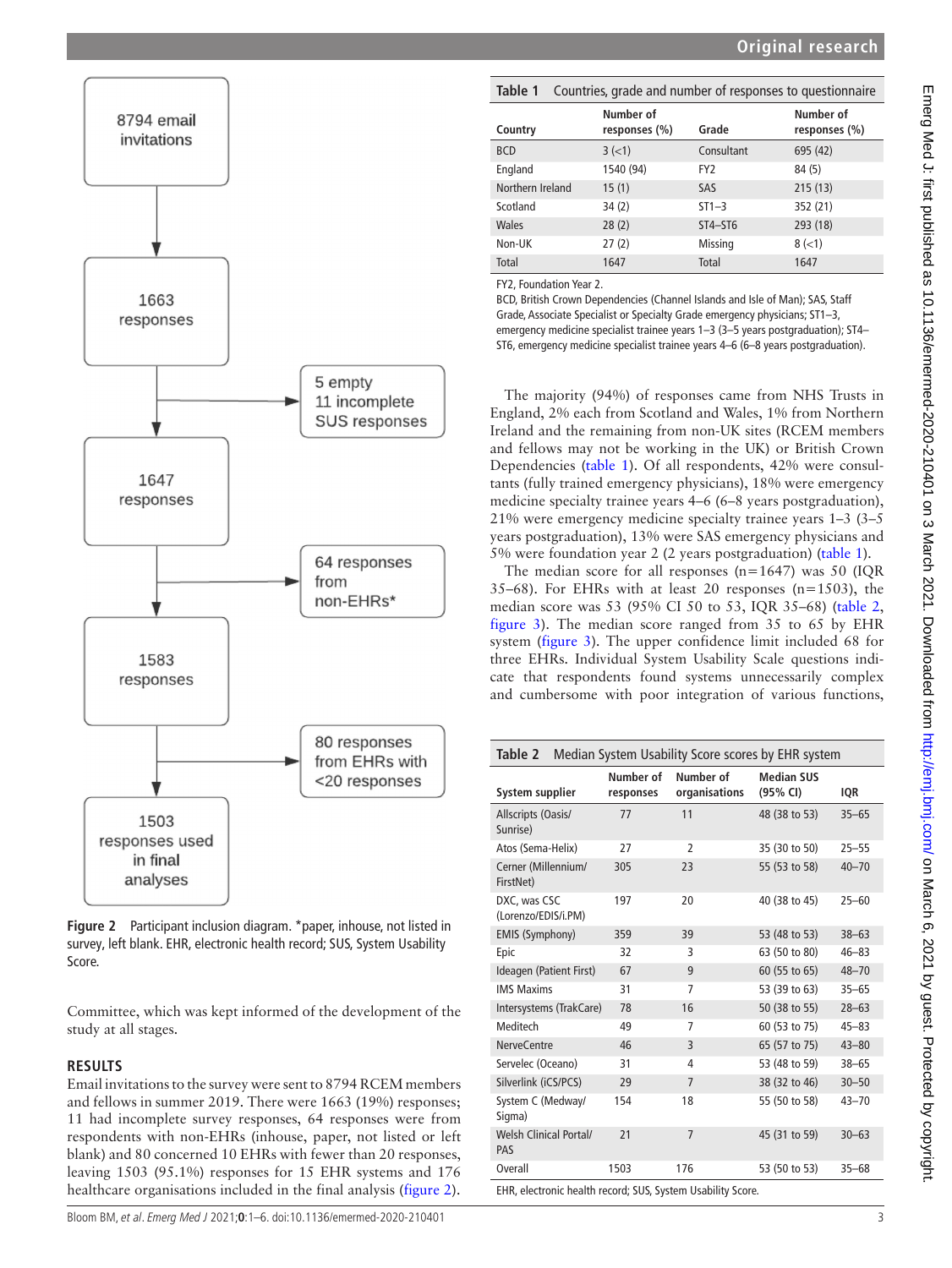

<span id="page-3-0"></span>**Figure 3** Point and whisker plot of median SUS by EHR provider. Whisker is 95% CI. EHRs are ordered from most to least responses (left to right). Dashed line is the average across industries and products, and constitutes low margin of acceptability. EHR, electronic health record; SUS, System Usability Score.

although they were able to learn systems quickly and were confident using them [\(table](#page-3-1) 3).

Among those EHRs with 20 or more responses, there was a significant association between EHRs and usability using the usability score as both a continuous or dichotomous (usability score  $\geq 68$ ) outcome (p<0.001).

A combination of collinearity between EHR system and the numbers of healthcare organisations resulted in healthcare organisation being discarded from linear modelling. Furthermore, reducing the EHR systems to those with >20 responses  $(n=15)$  resulted in elimination of the country variable from the model. There was no statistically significant difference in univariable linear regression analysis whether the respondent was a consultant (dichotomous) or trainee (dichotomous) (p=0.17 and p=0.33, respectively). Therefore, a univariate model was chosen

<span id="page-3-1"></span>

| Responses to individual System Usability Scale questions<br>Table 3                |              |           |  |  |  |
|------------------------------------------------------------------------------------|--------------|-----------|--|--|--|
| Question                                                                           | Median (IQR) | Mean (SD) |  |  |  |
| 1. I like using the system                                                         | $3(2-4)$     | 2.8(1.3)  |  |  |  |
| 2. I find the system unnecessarily complex                                         | $4(2-4)$     | 3.4(1.3)  |  |  |  |
| 3. I think the system is easy to use                                               | $3(2-4)$     | 2.9(1.3)  |  |  |  |
| 4. I need the support of a technical person to use<br>the system                   | $2(1-3)$     | 2.2(1.1)  |  |  |  |
| 5. I find the various functions in the system are well<br>integrated               | $2(1-4)$     | 2.5(1.3)  |  |  |  |
| 6. I think there is too much inconsistency in the<br>system                        | $3(2-4)$     | 3.3(1.2)  |  |  |  |
| 7. I learnt to use the system very quickly                                         | $4(3-4)$     | 3.5(1.1)  |  |  |  |
| 8. I find the system very cumbersome to use                                        | $4(2-4)$     | 3.4(1.3)  |  |  |  |
| 9. I feel very confident using the system                                          | $4(3-4)$     | 3.7(1.0)  |  |  |  |
| 10. I needed to learn a lot of things before I could<br>get going with this system | $3(2-4)$     | 3.0(1.2)  |  |  |  |

Emerg Med J: first published as 10.1136/emermed-2020-210401 on 3 March 2021. Downloaded from http://emj.bmj.com/ on March 6, 2021 by guest. Protected by copyright Emerg Med J: first published as 10.1136/emermed-2020-210401 on 3 March 2021. Downloaded from bm http://emj.com/ on March 6, 2021 by guest. Protected by copyright.

to compare EHR systems' usability scores, using the EHR system that had the lowest mean System Usability Scale Score (Atos) as the baseline. Eight EHR systems were significantly better than the EHR system with the lowest median usability score.

There was a significant association between healthcare organisation and usability (p=0.0001) [\(online](https://dx.doi.org/10.1136/emermed-2020-210401) [supplemental figure 1\)](https://dx.doi.org/10.1136/emermed-2020-210401). To test whether the association between healthcare organisation and usability was due to collinearity between the healthcare organisation and the EHR system, analyses were performed for two widely used EHR systems (Cerner and EMIS, both of which were implemented across many healthcare organisations) and then performed again but limited to organisations that returned at least 20 responses. There was a significant association between healthcare organisation and usability for healthcare organisations using Cerner, (23 organisations,  $p < 0.001$ ; 6 organisations with  $> 20$  responses,  $p < 0.001$ ), and those using EMIS (41 organisations,  $p < 0.001$ ; 4 organisations with  $>20$  responses,  $p=0.006$ ). These analyses suggest that usability is associated with healthcare organisations and not solely attributable to different EHR systems.

There was significant variation in whether respondents were required to access more than one system for test results. For 1 of 15 EHR systems all respondents reported they could view both blood tests and X-rays in all responses. For every EHR system, at least 80% of respondents, and for 12 systems, at least 90% of respondents, indicated that they could view blood test results within the system ([online supplemental table 2\)](https://dx.doi.org/10.1136/emermed-2020-210401). For eight EHR systems, at least 80%, and for five EHR systems, at least 90% of respondents indicated that they could see X-rays within the system ([online supplemental table 2\)](https://dx.doi.org/10.1136/emermed-2020-210401). No EHR system's respondents indicated that there was a link to both outpatient and primary care records, but for all EHR systems, at least 80%, and for 13 EHR systems, at least 90% of respondents indicated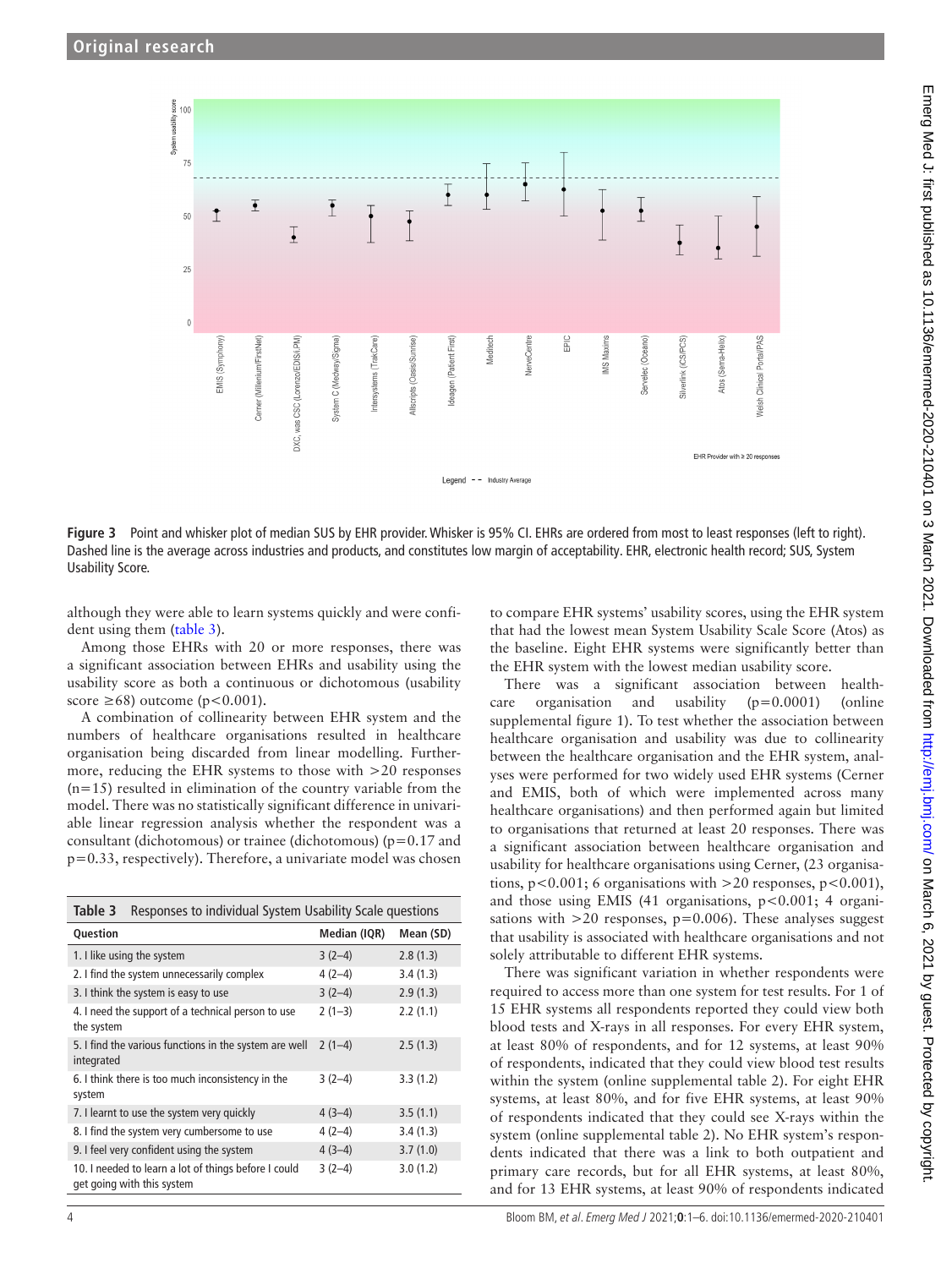they could view outpatient records within the system. For eight EHR systems, at least 80%, and for three EHR systems, at least 90% of respondents could view primary care records within the system [\(online supplemental table 3](https://dx.doi.org/10.1136/emermed-2020-210401)). Out of 1647 respondents, 551 (33%) agreed to be contacted for future work in this area.

#### **DISCUSSION**

This national study of RCEM members and fellows primarily working in the NHS convincingly demonstrates substandard usability in ED EHR systems. The median usability score across all EHR systems with at least 20 responses in this study was 53 (IQR 35–68), with a range of 65–35. Only three EHRs had a median that included the industry standard of 68 within the upper bounds of the 95% CIs. Individual questions indicated that important elements of usability included having simple systems with well-integrated functions. Once adjusted for EHR system, usability was also associated with healthcare organisation, that is, there was an association between usability and individual NHS Trusts or Health Boards. This could be because different hospitals might have different implementations of common systems, for example, varying generations of a technology, or differences in the functionality purchased. Usability was not associated with physician grade or country. In our study, there was great variation in functionality with few systems having access within the EHR to both blood test and X-ray results, or to both outpatient and primary care records.

These findings are consistent with other assessments of EHR system usability. In a study of 870 responses across 18 medical specialties in the USA, the average usability score was 46  $(30-60)$ .<sup>21</sup> This is slightly lower than in our study, however of the 54 emergency medicine respondents in that study, the score was 50, which is the same finding as in our study. In a study of usability in four EDs, two using Cerner and two using Epic, there was significant variation in number of clicks, time to complete tasks, and error rates, both between EDs and between EHR systems.<sup>[22](#page-5-14)</sup>

# **What do the System Usability Scale Scores mean?**

The usability scores from all EHRs in our study fall below the level of acceptable usability of 6[8](#page-5-6), giving them a D or F grade. $8$ Five ED EHR systems scored lower than 50, indicating unacceptable levels of usability. In comparison, common GUIs score 75, an online banking service scored 73, and the average System Usability Scale of 10 popular smartphone apps was 78.[9 11 23 24](#page-5-5) In a meta-analysis evaluating 206 surveys of interface systems (eg, web-based, mobile phone, equipment based in users' premises such as landline telephones), with a total of 2324 responses, fewer than 6% of the mean study scores fell below 50, compared with 33% of all EHR systems' scores being below 50 in our study.<sup>[9](#page-5-5)</sup> In the same study, 25% of individual survey responses reported usability of 55 or lower, whereas in our study 73% of all EHR systems' scores were below 55, that is, three quarters of systems surveyed in the UK fall in the lowest quartile of a crossindustry assessment.

#### **Why does this matter?**

A good ED IT system can significantly benefit clinical, operational (patient flow) and financial function and may actively prevent patient harm through enforcing clinical safety systems. In the UK, a large percentage of the NHS ED service is delivered by junior doctors, most of whom are only attached to the ED for 3–4 months. This frequent turnover coupled with the poor usability creates an environment with a very high training

requirement.<sup>25</sup> Unlike some other countries, in the UK there is also no direct financial pressure on clinicians to enter data accurately. To address this, in some sites in Australia, scribes have been used to reduce the burden of clerical duties such as documenting consultations, arranging tests and appointments, completing electronic medical record tasks.<sup>[26](#page-5-16)</sup> A system with poor usability is also strongly associated with physician burn-out, whereas a highly usable system, and particularly one that is flexible enough to be adaptable to feedback, can contribute to a feeling of being valued at work.<sup>421</sup> Poor usability can pose a risk to patient safety. Fragmented displays can prevent coherent views of patients' medications, and lead to prescription errors; deaths have been associated with health IT failures, and in Pittsburgh, Pennsylvania, USA a rise in paediatric mortality was coincident with a new system implementation.[27–29](#page-5-17)

Within systems, there is a balance to be struck between the precision of coded data and the value of the precision, while recognising that often precision may be spurious. Data options must be precise enough to enable clinically accurate and safe communication but be easy to navigate for clinicians. This 'Goldilocks zone' within an ED IT system is a difficult balance to strike, but is substantially aided by a system that is very usable and presents options in a logical way that is quick to navigate. Giving clinicians access to 'workarounds' that avoid the need to record good data, for example, redundant or meaningless codes for diagnosis, results in meaningless and valueless data.<sup>30</sup> To avoid this risk while enabling quality data collection, the Emergency Care Data Set (ECDS) was implemented in the NHS in England in 2018 to standardise clinical data collection. ECDS was specifically constructed to enable IT system designers to create usable interfaces, for example, by incorporating hierarchical terms for tree searches and search terms for search boxes.

We found variation in both usability and functionality within individual EHRs across healthcare organisations, but were unable to ascertain the reasons for the differences within the design of this study. A third of our respondents indicated they would be happy to be contacted for further usability work. Further research should be undertaken with users to understand in greater detail why some sites' usability and functionality is poor compared with others with the same EHR, and to understand what characteristics of an EHR system make it most usable.

# **Limitations**

This study presents some limitations. The response rate of 19% is low and consequently the results are open to bias, including selection bias. The proportions of respondents from the devolved nations of the UK are not equal to the proportions of RCEM members and fellows from those nations at the time of the survey, which may also have resulted in bias. However, 1647 responses is large in absolute terms, and to our knowledge this is the largest single survey of usability in emergency medicine or indeed across medical fields.<sup>31</sup> Although our study identified poor usability in all EHRs represented, the reason for the poor usability was not described. Finally, there was significant variation in the number of responses across healthcare organisations and across EHRs represented. However, the System Usability Scale produces valid and reliable results when as few as 20 responses are returned, and so any bias resulting from low numbers of responses may have been reduced by excluding EHRs with fewer than 20 responses.<sup>[9](#page-5-5)</sup>

## **CONCLUSION**

In this survey of emergency physicians in the UK, no EHRs met the internationally validated standard of acceptable usability.